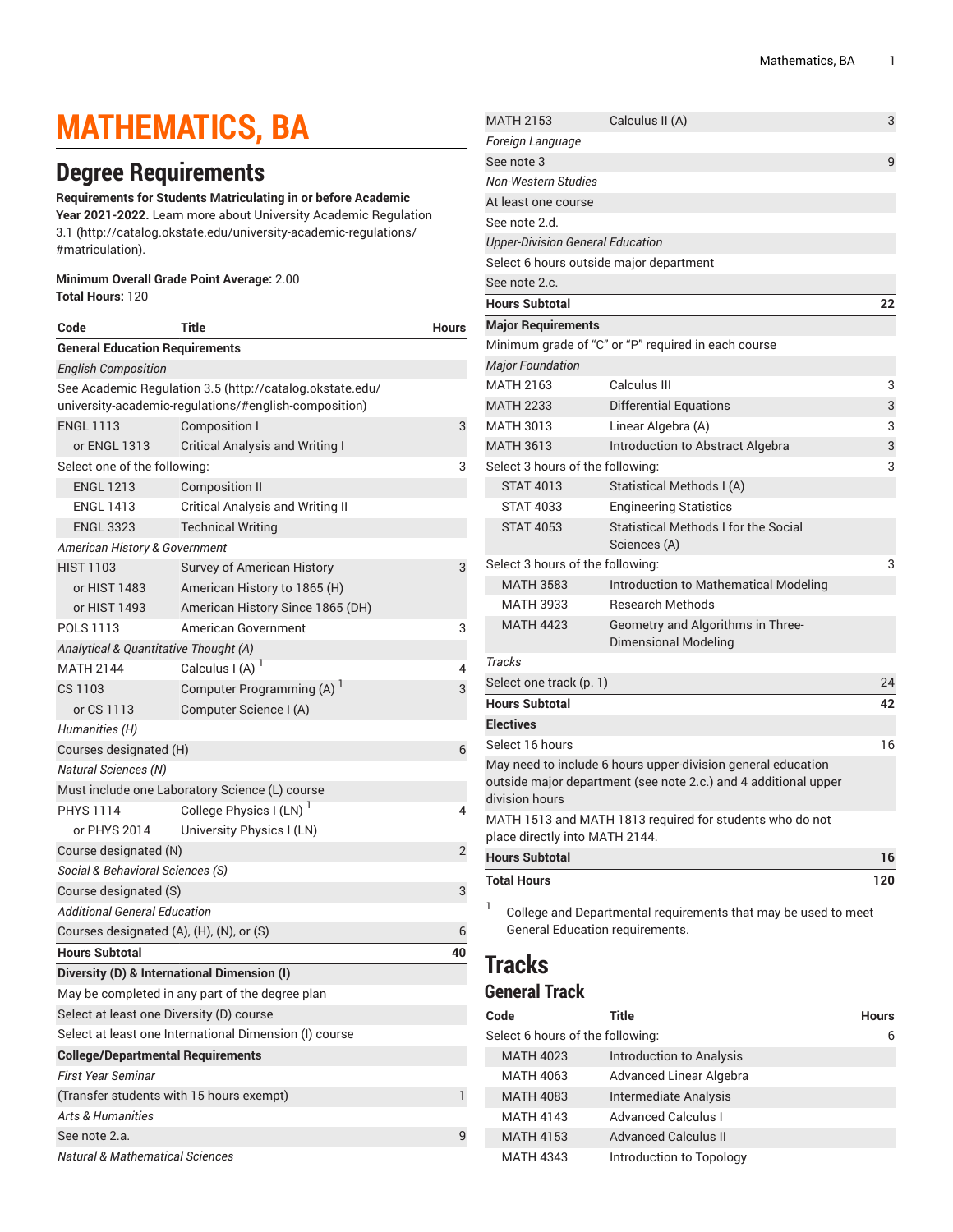| <b>MATH 4403</b>    | Geometry                                                       |   |
|---------------------|----------------------------------------------------------------|---|
| <b>MATH 4603</b>    | Intermediate Abstract Algebra                                  |   |
| <b>MATH 4613</b>    | Abstract Algebra I                                             |   |
| <b>MATH 4623</b>    | Abstract Algebra II                                            |   |
| <b>MATH 4713</b>    | Number Theory                                                  |   |
| <b>MATH 4753</b>    | Introduction to Cryptography                                   |   |
| <b>MATH 4813</b>    | <b>Groups and Representations</b>                              |   |
|                     | Select 9 hours of MATH courses numbered 4000 or above          | 9 |
| division CS or PHYS | Select 3 hours of 4000-level courses in MATH or STAT or upper- | 3 |
|                     | Select 6 hours of upper division courses in any field          | 6 |

### **Preparation for Graduate Study Track**

| Code                                                             | <b>Title</b>                                      | <b>Hours</b> |  |
|------------------------------------------------------------------|---------------------------------------------------|--------------|--|
| <b>MATH 4023</b>                                                 | Introduction to Analysis                          | 3            |  |
| <b>MATH 4063</b>                                                 | <b>Advanced Linear Algebra</b>                    | 3            |  |
| <b>MATH 4283</b>                                                 | <b>Complex Variables</b>                          | 3            |  |
| Select 9 hours of the following, with at least 3 hours from each |                                                   |              |  |
| group:                                                           |                                                   |              |  |
| Algebra and Discrete Math                                        |                                                   |              |  |
| <b>MATH 4603</b>                                                 | Intermediate Abstract Algebra                     |              |  |
| <b>MATH 4613</b>                                                 | Abstract Algebra I <sup>2</sup>                   |              |  |
| <b>MATH 4623</b>                                                 | Abstract Algebra II                               |              |  |
| <b>MATH 4663</b>                                                 | Combinatorics                                     |              |  |
| <b>MATH 4713</b>                                                 | Number Theory                                     |              |  |
| <b>MATH 4753</b>                                                 | Introduction to Cryptography                      |              |  |
| <b>MATH 4813</b>                                                 | <b>Groups and Representations</b>                 |              |  |
| Analysis                                                         |                                                   |              |  |
| <b>MATH 4013</b>                                                 | <b>Calculus of Several Variables</b>              |              |  |
| <b>MATH 4083</b>                                                 | Intermediate Analysis                             |              |  |
| <b>MATH 4143</b>                                                 | Advanced Calculus I <sup>2</sup>                  |              |  |
| <b>MATH 4153</b>                                                 | <b>Advanced Calculus II</b>                       |              |  |
|                                                                  | Select 3 hours from one of the following groups:  | 3            |  |
| <b>Geometry or Topology</b>                                      |                                                   |              |  |
| <b>MATH 4343</b>                                                 | Introduction to Topology                          |              |  |
| MATH 4403                                                        | Geometry                                          |              |  |
| <b>MATH 5413</b>                                                 | <b>Differential Geometry</b>                      |              |  |
| <b>Applied Math</b>                                              |                                                   |              |  |
| <b>MATH 4233</b>                                                 | <b>Intermediate Differential Equations</b>        |              |  |
| <b>MATH 4263</b>                                                 | Introduction to Partial Differential<br>Equations |              |  |
| <b>MATH 4513</b>                                                 | <b>Numerical Analysis</b>                         |              |  |
| <b>MATH 4553</b>                                                 | Introduction to Optimization                      |              |  |
| Select 3 hours of 4000-level courses in MATH or STAT<br>3        |                                                   |              |  |

2 Recommended as preparation for doctoral study.

### **Other Requirements**

- See the College of Arts and Sciences Requirements.
- **Upper-Division Credit:** Total hours must include at least 40 hours in courses numbered 3000 or above.
- **Hours in One Department:** For B.A. and B.S. degrees, no more than 54 hours in one department may be applied to degree requirements.

### **College of Arts and Sciences Requirements**

#### 1. **General Education Requirements**

No more than two courses (or eight hours) from [the major](http://catalog.okstate.edu/college-arts-sciences-major-departments/) [department](http://catalog.okstate.edu/college-arts-sciences-major-departments/) ([http://catalog.okstate.edu/college-arts-sciences-major](http://catalog.okstate.edu/college-arts-sciences-major-departments/)[departments/\)](http://catalog.okstate.edu/college-arts-sciences-major-departments/) may be used to meet General Education and College and Departmental Requirements. The General Education required English Composition, required U.S. History, required American Government, one required MATH or STAT course, and required foreign language for B.A. degrees do not count against the two-course maximum.

#### 2. **A&S College/Departmental Requirements**

- a. Arts and Humanities are defined as any course carrying an (H) designation or courses from AMST, ART, DANC, ENGL (except ENGL 3323 Technical Writing) HIST, MUSI, PHIL (except PHIL 1313 Logic and Critical Thinking (A), PHIL 3003 Symbolic Logic (A) and PHIL 4003 Mathematical Logic and Computability), REL, TH, and foreign languages.
- b. Natural and Mathematical Sciences are defined as any course from the following prefixes: ASTR, BIOC, BIOL, CHEM, CS (except CS 4883 Social Issues in Computing), GEOL, MATH, MICR, PBIO, PHYS, and STAT; or courses from other departments that carry an (A) or (N) general education designation.
- c. The required six hours of upper-division General Education may not include courses from the student's major department. This requirement may be satisfied by courses also used to satisfy any part of a student's degree program (i.e., in General Education, College Departmental Requirements, Major Requirements or Electives).
- d. Non-Western Studies Requirement for B.A. and B.F.A.; One 3-hour course in Non-Western Studies (N.W.). This requirement may be satisfied by courses also used to satisfy any part of a student's degree program (i.e., in General Education, College Departmental Requirements, Major Requirements or Electives).
- e. The College of Arts & Sciences requires a minimum 2.0 GPA in all major requirements and a minimum 2.0 GPA in all major-prefix courses applied to the degree.

#### 3. **Foreign Language Proficiency**

- a. The foreign language requirement for the B.A. may be satisfied by 9 hours college credit in the same language, which must include 3 hours at the 2000-level, or equivalent proficiency (e.g., passing an advanced standing examination; TOEFL exam; presenting a high school transcript which demonstrates the high school was primarily conducted in a language other than English; etc.). Computer Science courses may not be used to satisfy this requirement. Currently Arabic and Mvskoke are not offered at the 2000-level at OSU.
- b. The foreign language requirement for the B.S., B.M. and B.F.A. may be satisfied by presenting a high school transcript which demonstrates two years of study of a single foreign language (passing grades at second-year level of study). It may also be satisfied by 6 hours college credit in the same language, which must include language courses 1713 and 1813, or equivalent proficiency (e.g., passing an advanced standing examination; TOEFL exam; presenting a high school transcript which demonstrates the high school was primarily conducted in a language other than English; etc.). Computer Science courses may not be used to satisfy this requirement.